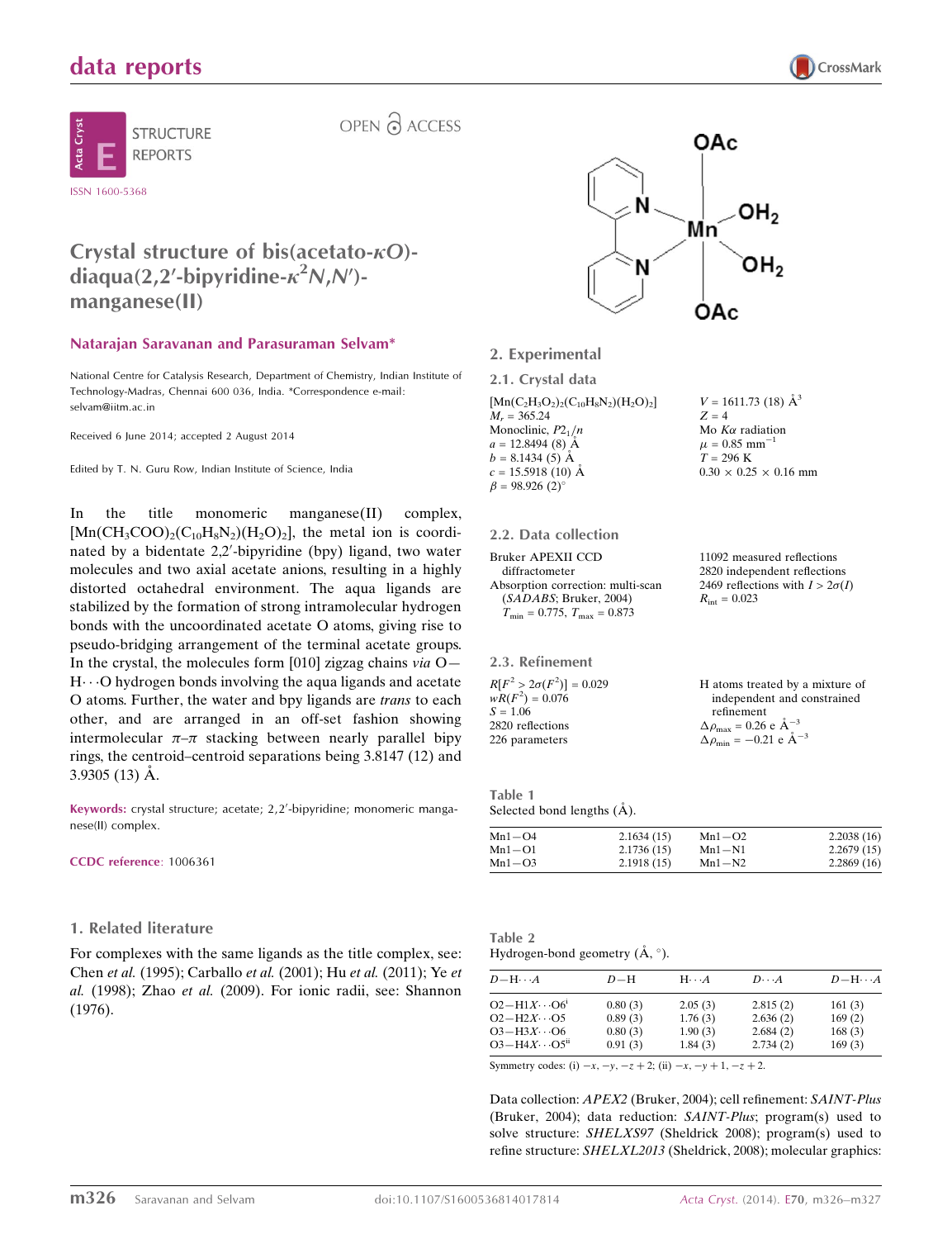SHELXTL (Sheldrick 2008); software used to prepare material for publication: SHELXTL.

#### Acknowledgements

The authors thank the Department of Science and Technology (DST), Government of India, for funding the National Centre for Catalysis Research (NCCR), IIT-Madras. We also thank Mr V. Ramkumar for the data collection.

Supporting information for this paper is available from the IUCr electronic archives (Reference: GW2147).

#### References

- Bruker (2004). APEX2, SAINT-Plus and SADABS[. Bruker AXS Inc.,](http://scripts.iucr.org/cgi-bin/cr.cgi?rm=pdfbb&cnor=gw2147&bbid=BB1) [Madison, Wisconsin, USA.](http://scripts.iucr.org/cgi-bin/cr.cgi?rm=pdfbb&cnor=gw2147&bbid=BB1)
- Carballo, R., Covelo, B., García-Martínez, E. & Vázquez-López, E. M. (2001). Acta Cryst. E57[, m597–m599.](http://scripts.iucr.org/cgi-bin/cr.cgi?rm=pdfbb&cnor=gw2147&bbid=BB2)
- [Chen, X. M., Tong, Y. X., Xu, Z. T. & Mak, T. C. W. \(1995\).](http://scripts.iucr.org/cgi-bin/cr.cgi?rm=pdfbb&cnor=gw2147&bbid=BB3) J. Chem. Soc. Dalton Trans. [pp. 4001–4004.](http://scripts.iucr.org/cgi-bin/cr.cgi?rm=pdfbb&cnor=gw2147&bbid=BB3)
- [Hu, S., Wen, S. P., Hu, H.-M. & Liu, L. \(2011\).](http://scripts.iucr.org/cgi-bin/cr.cgi?rm=pdfbb&cnor=gw2147&bbid=BB4) Acta Cryst. E67, m718.
- [Shannon, R. D. \(1976\).](http://scripts.iucr.org/cgi-bin/cr.cgi?rm=pdfbb&cnor=gw2147&bbid=BB5) Acta Cryst. A32, 751–767.
- [Sheldrick, G. M. \(2008\).](http://scripts.iucr.org/cgi-bin/cr.cgi?rm=pdfbb&cnor=gw2147&bbid=BB6) Acta Cryst. A64, 112–122.
- [Ye, B. H., Chen, G. M., Xue, G. Q. & Ji, L. N. \(1998\).](http://scripts.iucr.org/cgi-bin/cr.cgi?rm=pdfbb&cnor=gw2147&bbid=BB7) J. Chem. Soc. Dalton Trans. [pp. 2827–2831.](http://scripts.iucr.org/cgi-bin/cr.cgi?rm=pdfbb&cnor=gw2147&bbid=BB7)
- [Zhao, N., Lian, Z., Deng, Y., Gu, Y., Li, X. & Zhang, J. \(2009\).](http://scripts.iucr.org/cgi-bin/cr.cgi?rm=pdfbb&cnor=gw2147&bbid=BB8) Z. Kristallogr. [New Cryst. Struct.](http://scripts.iucr.org/cgi-bin/cr.cgi?rm=pdfbb&cnor=gw2147&bbid=BB8) 224, 323–324.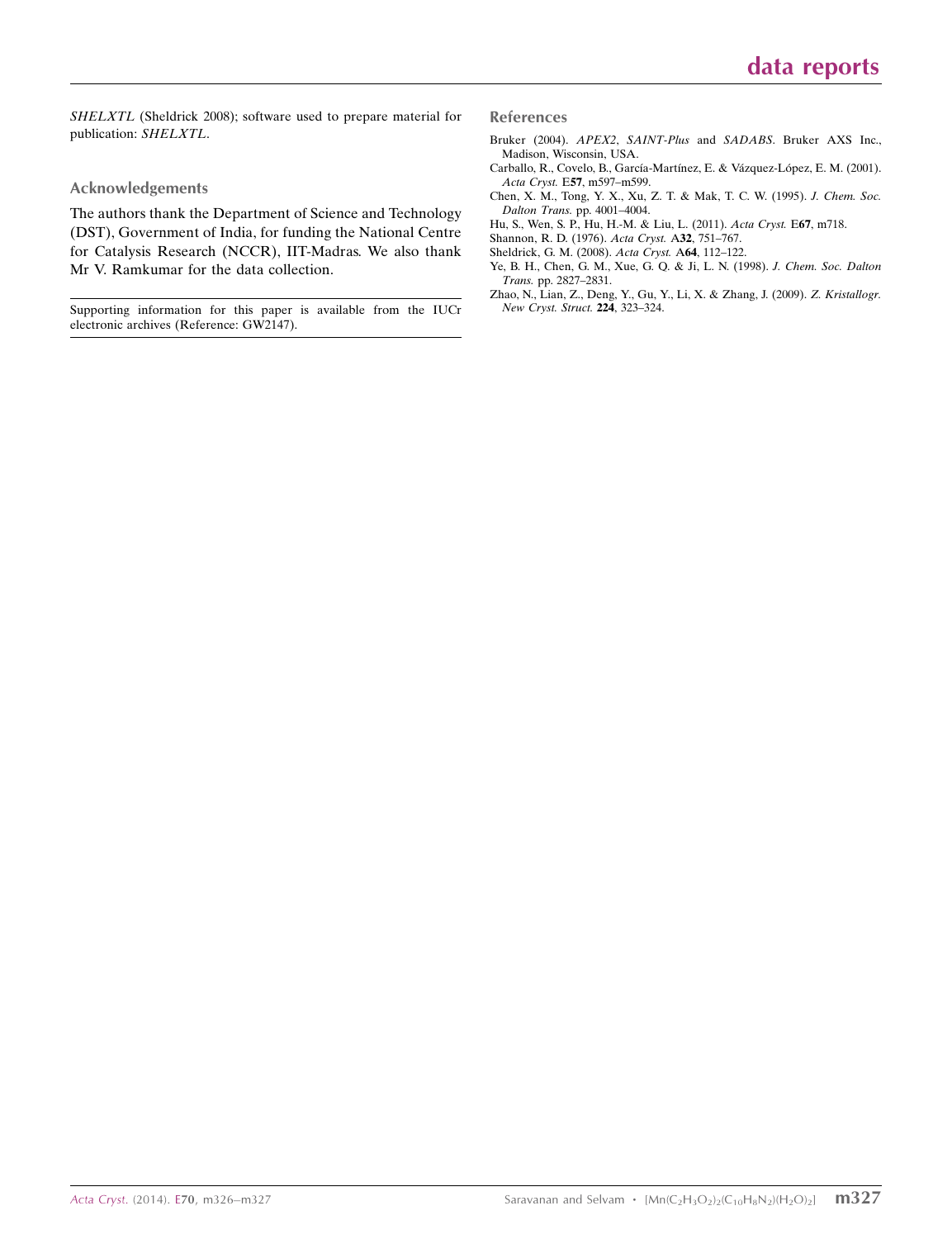# **supporting information**

*Acta Cryst.* (2014). E**70**, m326–m327 [doi:10.1107/S1600536814017814]

# **Crystal structure of bis(acetato-***κO***)diaqua(2,2′-bipyridine***κ***2** *N***,***N***′)manganese(II)**

## **Natarajan Saravanan and Parasuraman Selvam**

#### **S1. Comment**

The co-existence of solvent and bpy molecules in certain metal complexes have been reported in several lanthanide (III) complexes containing bpy and carboxylate ligands, (Chen *et al.*, 1995) while the transition metal ions complexes, *e.g.*,  $Co<sup>H</sup>(bpy)(OAc)<sub>2</sub>(H<sub>2</sub>O)<sub>2</sub>$ , Ni<sup>II</sup>(bpy)(OAc)<sub>2</sub>(H<sub>2</sub>O)<sub>2</sub> and Ni<sup>II</sup>(bpy)(pda)<sub>2</sub>(H<sub>2</sub>O)<sub>2</sub> complexes with mixed bpy, acetate and solvate molecules, is also established (Ye *et al.*, 1998; Carballo *et al.*, 2001; Hu *et al.*, 2011). We describe herein the crystal structure of divalent manganese complex, *viz.* Mn<sup>II</sup>(bpy)( $OAc$ )<sub>2</sub>(H<sub>2</sub>O)<sub>2</sub> with 2,2'-bipyridine, acetate and solvate molecule as the coordinating ligands, and the intermolecular hydrogen bonding interaction between the coordinated acetates and the solvent molecules.

The crystal structure of the complex 1 is illustrated in Fig. 1. The metal ion in the title complex is coordinated by bidentate bpy ligand, two water molecules and two axial acetate anions coordinated trans to each other resulting in a highly distorted octahedral [MnN2O4] coordination geometry. The Mn—N bond lengths range from 2.2679 (15)– 2.2869 (16) Å and the shortest Mn—OAc axial bonds range from 2.163 (15)–2.173 (15) Å, may partially be ascribed to the mutual strong coordination between the anionic ligands to the divalent manganese center, as evidenced by the fact that the pyridine ring coordinates to the metal atom in a non planar fashion with the torsion angle  $Mn(1)$ — $N(1)$ — $C(2)$ —  $C(3) = 170.8^\circ$ . The Mn—Npy (2.2679 (15) Å); Mn—OAc (2.2038 (16) Å), and Mn—O(w) (2.1918 (15) Å) bonds in 1 are longer than that of the respective Co- and Ni-analogues, viz.,  $Co<sup>II</sup>(bpy)(OAc)<sub>2</sub>(H<sub>2</sub>O)<sub>2</sub>$  and Ni<sup>II</sup>(bpy)(OAc)<sub>2</sub>(H<sub>2</sub>O)<sub>2</sub>, with symmetrical M—N bonds (Co—Npy= 2.122 (14) Å); Ni—Npy= 2.069 (2) Å). Similarly, the Mn—O(w) and Mn—OAc bonds in Mn<sup>II</sup>(bpy)(OAc)<sub>2</sub>(H<sub>2</sub>O)<sub>2</sub> are also longer than the corresponding Co- and Ni-analogues (Co—OAc = 2.097 (13) Å; Ni—OAc = 2.079 (2) Å); Co—O(w) = 2.125 (13) Å; Ni—O(w) = 2.082 (2) Å), revealing the largest repulsion of hexacoordinated divalent manganese center due to its larger radius (0.97 Å), (Shannon, 1976) as compared to the analogous  $M(bpy)(OAc)<sub>2</sub>(H<sub>2</sub>O)<sub>2</sub>$  complexes containing divalent cobalt (0.89 Å) and divalent nickel (0.83 Å). The most distorted  $O(2)$ —Mn— $O(3) = 102.72^{\circ}$  bond angles from an idealized octahedron resulting from the water molecules coordinated trans to bipyridine moiety.

In crystal lattice of  $Mn^{II}(bpy)(OAc)<sub>2</sub>(H<sub>2</sub>O)<sub>2</sub>$ , the coordinated water molecule showing significant intermolecular hydrogen bonding interaction with axially coordinated acetate anion and bpy ligands are arranged in a stacking interaction with close interplanar contacts of ca. 3.40 Å and the separation between the planes of each pair of adjacent pyridyl rings is ca. 8.14 Å (Fig. 2). Such relatively short interplanar contacts are indicative of extensive *π*–*π* stacking interaction between the pyridine rings. The existence of intermolecular hydrogen bonding and stacking interaction of bpy ligands is very important in stabilizing molecular structure in the solid state as shown in Fig. 1 and Fig. 2. A similar behavior was also noticed for mononuclear nickel complexes assembled into two-dimensional networks via hydrogen bonds and showing significant *π*–*π* stacking interactions where the close interchain bipyridyl groups, being a rranged in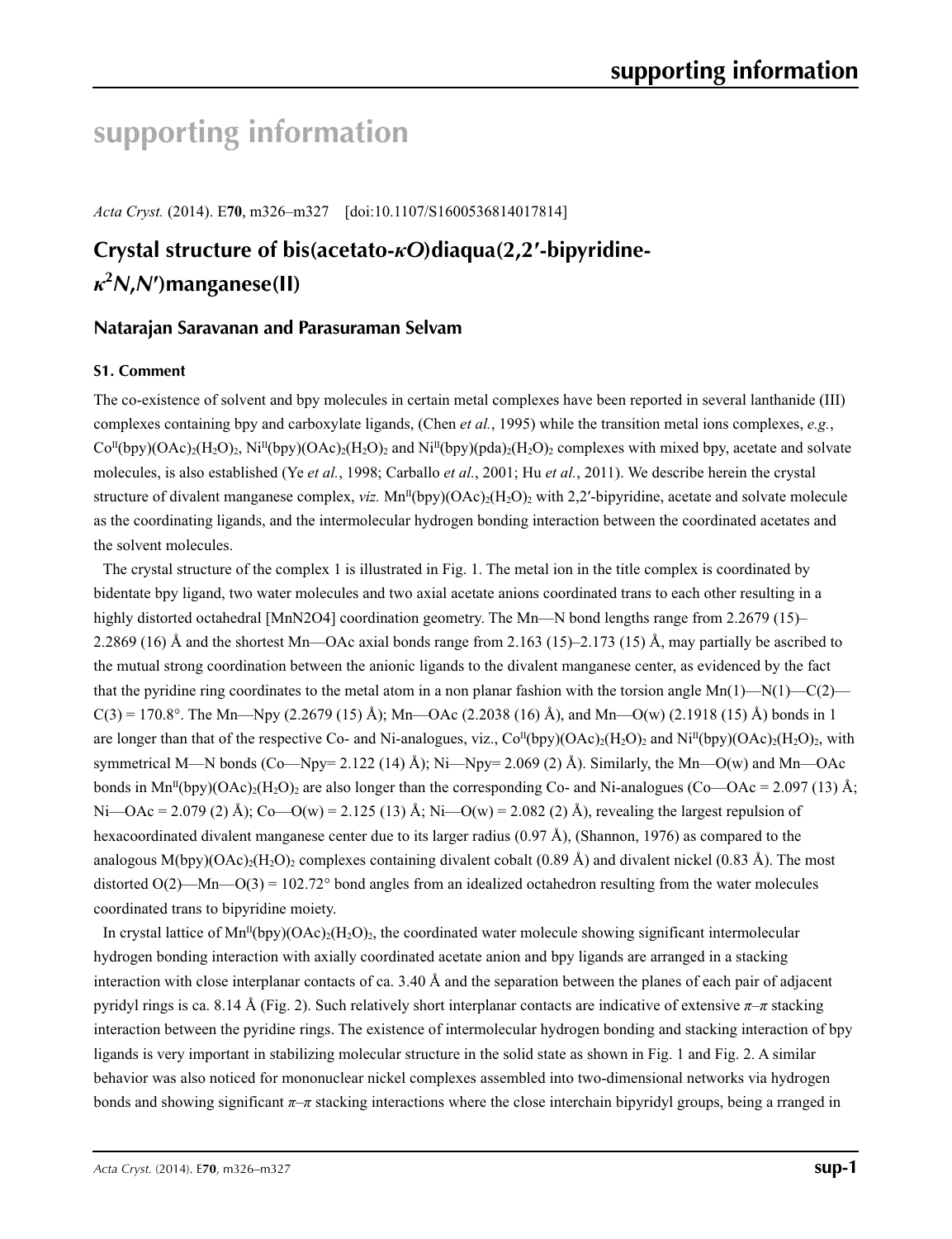an off-set fashion, have an average face-to-face distance of 3.44 Å for Ni(bipy)(OAc)<sub>2</sub>(H<sub>2</sub>O)<sub>2</sub> and 3.60 Å for Ni(dmbipy) (OAc)2(H2O)2 (Ye *et al.* 1998).

## **S2. Experimental**

Synthesis of MnII(bpy)(OAc)<sub>2</sub>(H<sub>2</sub>O)<sub>2</sub>: Manganous acetate tetrahydrate (0.245 g, 1.0 mmol) was dissolved in an dry methanol (20 ml) and then an methanolic solution (10 ml) of 2,2′-bipyridine (0.156 g, 1.0 mmol) was added drop-wise with continuous stirring. The resulting mixture was refluxed for an hour and then filtered to remove the brownish precipitate. The light yellow filtrate was allowed to stand undisturbed for two weeks or so at room temperature, during which brown crystals of **1**, suitable for X-ray diffraction analysis, were deposited in *ca* 60% yield (based on Mn). Anal. Calcd. (%) for  $C_{14}H_{20}MnN_2O_6$ : C, 45.79; H, 5.49; N, 7.63. Found (%): C, 45.34; H, 5.37; N, 7.66.

## **S3. Refinement**

All H atoms were added according to theoretical models, assigned isotropic displacement parameters and allowed to ride on their respective parent atoms [C—H=0.93–0.97%A and  $U_{\text{iso}}$ =1.2Ueq].



## **Figure 1**

*ORTEP* of the molecule with atoms represented as 30% probability ellipsoids.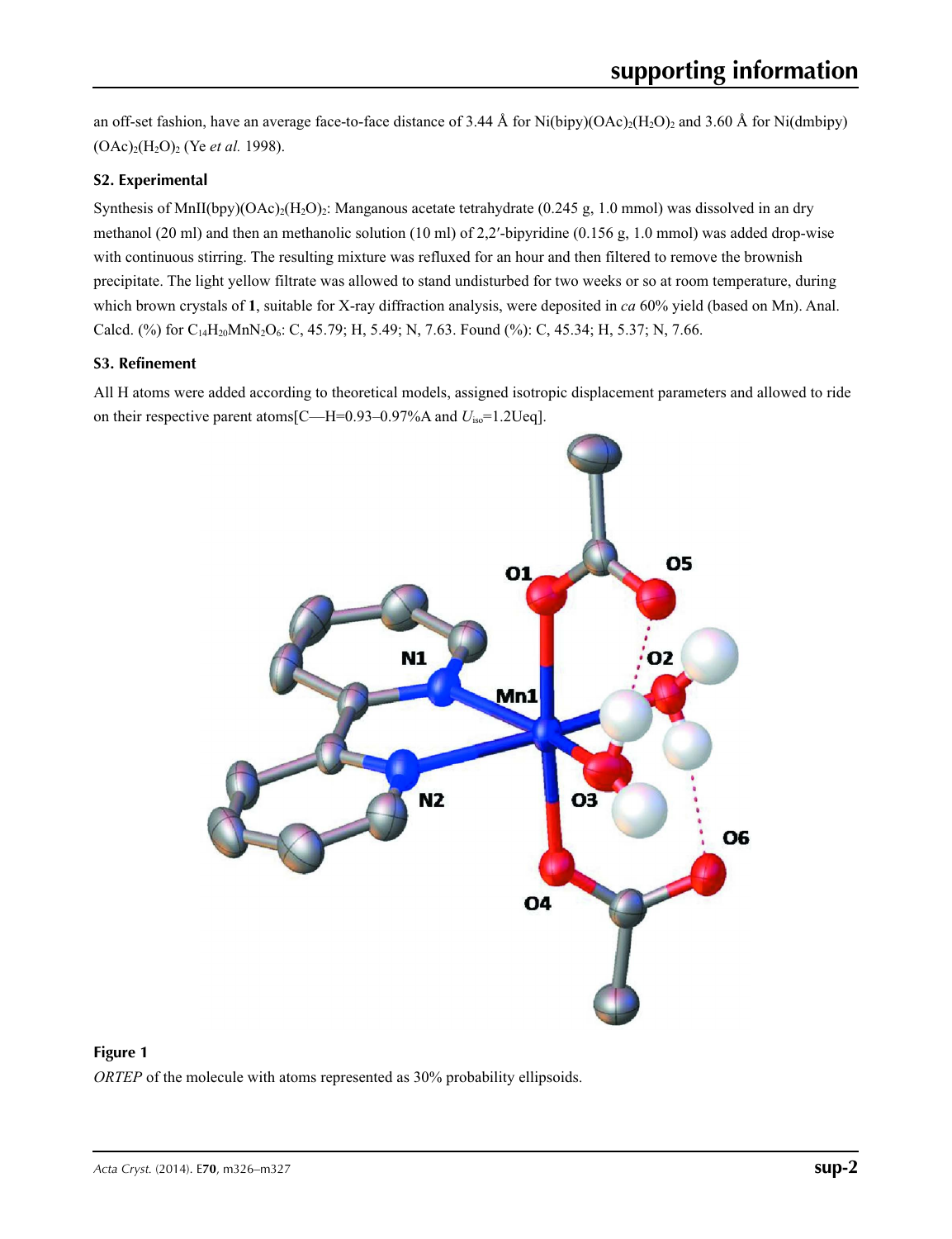

## **Figure 2**

Molecular packing of complex 1 viewed along *b* axis.

## **Bis(acetato-***κO***)diaqua(2,2′-bipyridine-***κ***<sup>2</sup>** *N***,***N***′)manganese(II)**

#### *Crystal data*

 $[Mn(C_2H_3O_2)_2(C_{10}H_8N_2)(H_2O)_2]$  $M_r = 365.24$ Monoclinic,  $P2_1/n$  $a = 12.8494(8)$  Å  $b = 8.1434(5)$  Å  $c = 15.5918(10)$  Å  $\beta$  = 98.926 (2)<sup>°</sup>  $V = 1611.73$  (18) Å<sup>3</sup> *Z* = 4

 $F(000) = 756$ *D*<sub>x</sub> = 1.505 Mg m<sup>-3</sup> Mo *Kα* radiation,  $\lambda = 0.71073$  Å Cell parameters from 6258 reflections  $\theta$  = 2.2–28.2°  $\mu = 0.85$  mm<sup>-1</sup>  $T = 296 \text{ K}$ Rectangular, brown  $0.30 \times 0.25 \times 0.16$  mm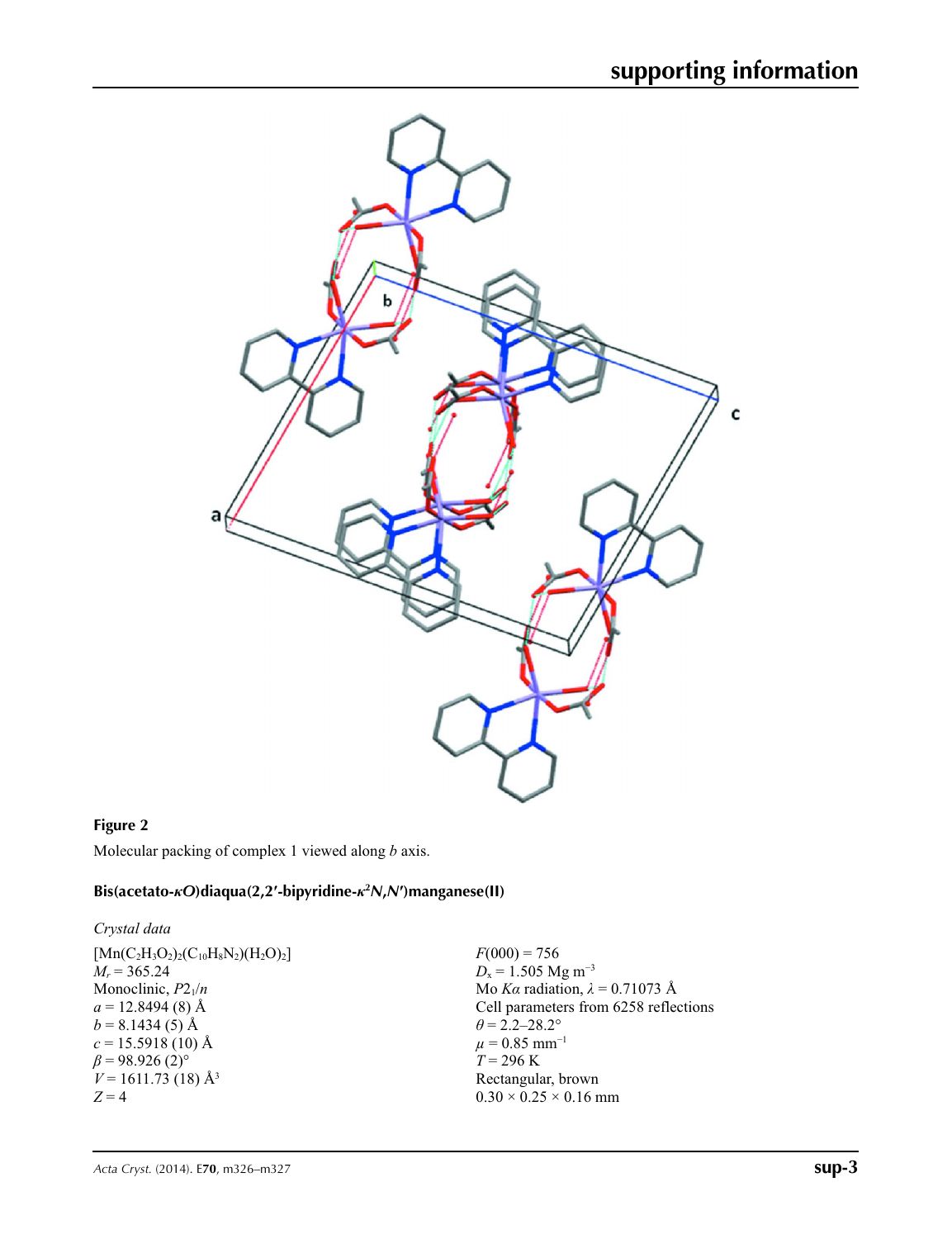*Data collection*

| Bruker APEXII CCD<br>diffractometer<br>$\varphi$ and $\omega$ scans<br>Absorption correction: multi-scan<br>(SADABS; Bruker, 2004)<br>$T_{\min} = 0.775$ , $T_{\max} = 0.873$<br>11092 measured reflections | 2820 independent reflections<br>2469 reflections with $I > 2\sigma(I)$<br>$R_{\text{int}} = 0.023$<br>$\theta_{\text{max}} = 25.0^{\circ}$ , $\theta_{\text{min}} = 1.9^{\circ}$<br>$h = -15 \rightarrow 15$<br>$k = -9 \rightarrow 8$<br>$l = -18 \rightarrow 18$                                                 |
|-------------------------------------------------------------------------------------------------------------------------------------------------------------------------------------------------------------|--------------------------------------------------------------------------------------------------------------------------------------------------------------------------------------------------------------------------------------------------------------------------------------------------------------------|
| Refinement                                                                                                                                                                                                  |                                                                                                                                                                                                                                                                                                                    |
| Refinement on $F^2$<br>Least-squares matrix: full<br>$R[F^2 > 2\sigma(F^2)] = 0.029$<br>$wR(F^2) = 0.076$<br>$S = 1.06$<br>2820 reflections<br>226 parameters<br>0 restraints                               | H atoms treated by a mixture of independent<br>and constrained refinement<br>$w = 1/[\sigma^2(F_0^2) + (0.0349P)^2 + 0.7672P]$<br>where $P = (F_0^2 + 2F_c^2)/3$<br>$(\Delta/\sigma)_{\text{max}} = 0.001$<br>$\Delta\rho_{\rm max}$ = 0.26 e Å <sup>-3</sup><br>$\Delta \rho_{\rm min} = -0.21$ e Å <sup>-3</sup> |
| Special details                                                                                                                                                                                             |                                                                                                                                                                                                                                                                                                                    |

**Geometry**. All e.s.d.'s (except the e.s.d. in the dihedral angle between two l.s. planes) are estimated using the full covariance matrix. The cell e.s.d.'s are taken into account individually in the estimation of e.s.d.'s in distances, angles and torsion angles; correlations between e.s.d.'s in cell parameters are only used when they are defined by crystal symmetry. An approximate (isotropic) treatment of cell e.s.d.'s is used for estimating e.s.d.'s involving l.s. planes.

| Fractional atomic coordinates and isotropic or equivalent isotropic displacement parameters $(\hat{A}^2)$ |  |  |  |  |  |  |
|-----------------------------------------------------------------------------------------------------------|--|--|--|--|--|--|
|-----------------------------------------------------------------------------------------------------------|--|--|--|--|--|--|

|                | $\boldsymbol{x}$ | $\mathcal{Y}$ | Ζ           | $U_{\rm iso}*/U_{\rm eq}$ |  |
|----------------|------------------|---------------|-------------|---------------------------|--|
| C1             | 0.40953(16)      | 0.3913(3)     | 1.13971(13) | 0.0389(5)                 |  |
| H1             | 0.3553           | 0.4152        | 1.1709      | $0.047*$                  |  |
| C2             | 0.51018(17)      | 0.4448(3)     | 1.17221(15) | 0.0476(6)                 |  |
| H2             | 0.5238           | 0.5018        | 1.2244      | $0.057*$                  |  |
| C <sub>3</sub> | 0.58959(17)      | 0.4107(3)     | 1.12467(15) | 0.0501(6)                 |  |
| H <sub>3</sub> | 0.6579           | 0.4469        | 1.1439      | $0.060*$                  |  |
| C <sub>4</sub> | 0.56718(15)      | 0.3231(3)     | 1.04872(14) | 0.0428(5)                 |  |
| H <sub>4</sub> | 0.6203           | 0.2987        | 1.0165      | $0.051*$                  |  |
| C <sub>5</sub> | 0.46481(14)      | 0.2714(2)     | 1.02057(13) | 0.0316(4)                 |  |
| C6             | 0.43430(14)      | 0.1760(3)     | 0.93939(12) | 0.0327(4)                 |  |
| C7             | 0.50731(16)      | 0.1105(3)     | 0.89147(14) | 0.0437(6)                 |  |
| H7             | 0.5791           | 0.1244        | 0.9102      | $0.052*$                  |  |
| C8             | 0.47254(19)      | 0.0249(3)     | 0.81621(15) | 0.0506(6)                 |  |
| H8             | 0.5206           | $-0.0184$     | 0.7835      | $0.061*$                  |  |
| C9             | 0.36604(19)      | 0.0042(3)     | 0.78996(14) | 0.0500(6)                 |  |
| H9             | 0.3408           | $-0.0529$     | 0.7393      | $0.060*$                  |  |
| C10            | 0.29791(17)      | 0.0702(3)     | 0.84067(13) | 0.0434(5)                 |  |
| H10            | 0.2260           | 0.0555        | 0.8233      | $0.052*$                  |  |
| C11            | 0.11250(15)      | 0.5562(3)     | 0.92173(12) | 0.0327(5)                 |  |
| C12            | 0.11895(19)      | 0.7383(3)     | 0.90939(18) | 0.0539(6)                 |  |
| H12A           | 0.0999           | 0.7643        | 0.8489      | $0.081*$                  |  |
| H12B           | 0.1896           | 0.7748        | 0.9293      | $0.081*$                  |  |
| H12C           | 0.0715           | 0.7924        | 0.9421      | $0.081*$                  |  |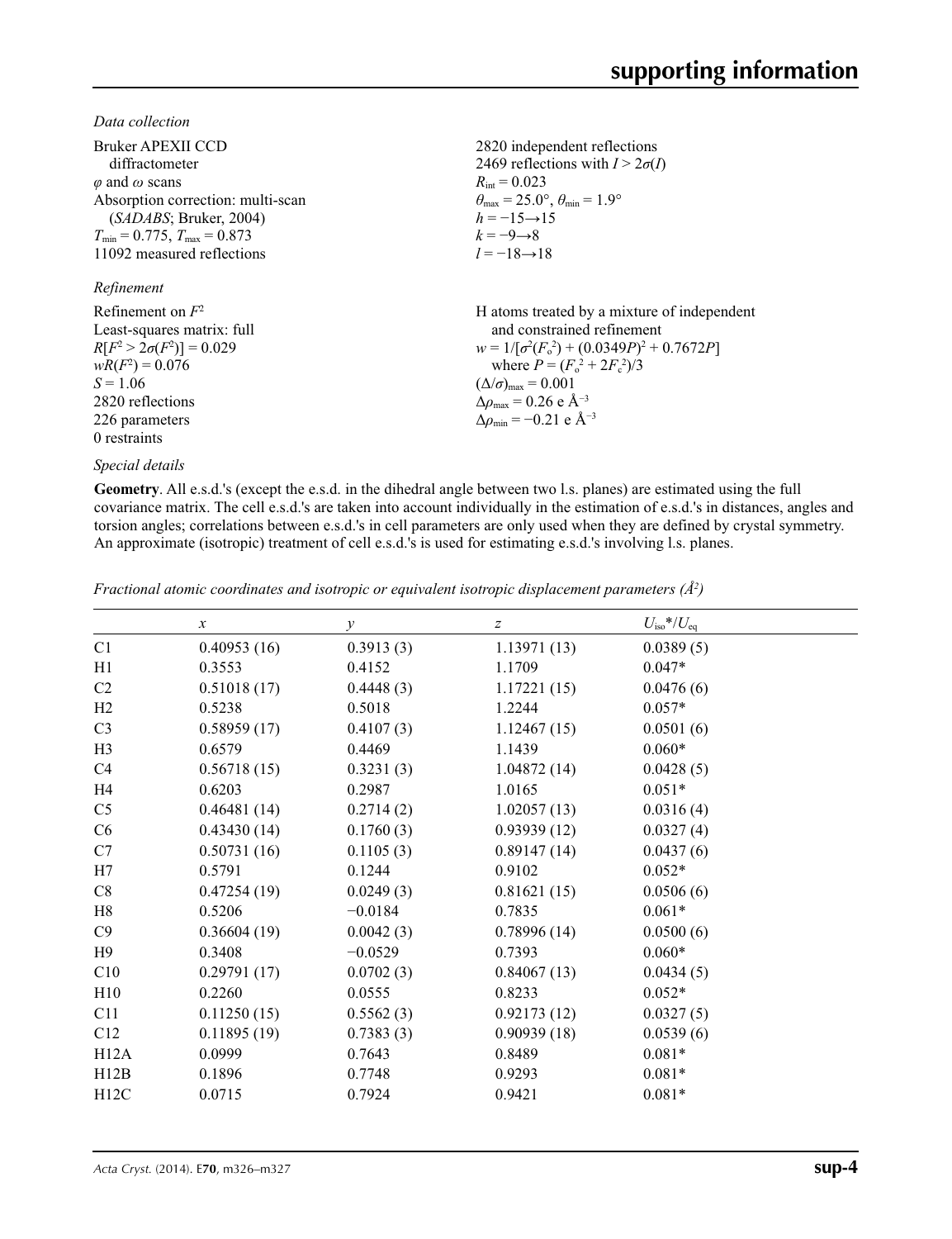| C13            | 0.18311(15) | $-0.0662(3)$ | 1.12096(13) | 0.0358(5)    |
|----------------|-------------|--------------|-------------|--------------|
| C14            | 0.21073(19) | $-0.2375(3)$ | 1.15213(17) | 0.0507(6)    |
| H14A           | 0.2282      | $-0.3022$    | 1.1049      | $0.076*$     |
| H14B           | 0.1516      | $-0.2858$    | 1.1736      | $0.076*$     |
| H14C           | 0.2700      | $-0.2340$    | 1.1979      | $0.076*$     |
| Mn1            | 0.21987(2)  | 0.23631(4)   | 1.00781(2)  | 0.03042(11)  |
| N1             | 0.38666(12) | 0.3072(2)    | 1.06586(10) | 0.0314(4)    |
| N <sub>2</sub> | 0.32980(12) | 0.1546(2)    | 0.91379(10) | 0.0341(4)    |
| O <sub>1</sub> | 0.19541(10) | 0.48188(18)  | 0.95383(9)  | 0.0409(4)    |
| O <sub>2</sub> | 0.08066(12) | 0.1747(2)    | 0.91193(12) | 0.0501(4)    |
| O <sub>3</sub> | 0.14983(11) | 0.3191(2)    | 1.11986(10) | 0.0396(4)    |
| O <sub>4</sub> | 0.23998(10) | 0.00016(18)  | 1.07180(9)  | 0.0399(3)    |
| O <sub>5</sub> | 0.02567(10) | 0.48655(18)  | 0.89735(10) | 0.0411(4)    |
| O <sub>6</sub> | 0.10520(12) | 0.0026(2)    | 1.14539(12) | 0.0529(4)    |
| H2X            | 0.056(2)    | 0.276(4)     | 0.9014(17)  | $0.063(9)$ * |
| H1X            | 0.034(2)    | 0.109(4)     | 0.9040(18)  | $0.070(10)*$ |
| H4X            | 0.096(2)    | 0.392(4)     | 1.1099(17)  | $0.074(9)$ * |
| H3X            | 0.131(2)    | 0.230(4)     | 1.1320(17)  | $0.054(9)$ * |
|                |             |              |             |              |

*Atomic displacement parameters (Å2 )*

|                 | $U^{11}$    | $U^{22}$    | $U^{33}$    | $U^{12}$      | $U^{13}$      | $U^{23}$      |
|-----------------|-------------|-------------|-------------|---------------|---------------|---------------|
| C1              | 0.0341(11)  | 0.0412(13)  | 0.0416(11)  | $-0.0004(9)$  | 0.0067(9)     | 0.0019(10)    |
| C <sub>2</sub>  | 0.0427(13)  | 0.0515(15)  | 0.0458(12)  | $-0.0095(11)$ | $-0.0023(10)$ | $-0.0010(11)$ |
| C <sub>3</sub>  | 0.0290(11)  | 0.0636(17)  | 0.0547(14)  | $-0.0136(11)$ | $-0.0033(10)$ | 0.0107(12)    |
| C <sub>4</sub>  | 0.0204(9)   | 0.0604(15)  | 0.0478(13)  | $-0.0004(10)$ | 0.0065(9)     | 0.0129(11)    |
| C <sub>5</sub>  | 0.0212(9)   | 0.0355(12)  | 0.0385(11)  | 0.0021(8)     | 0.0056(8)     | 0.0123(9)     |
| C <sub>6</sub>  | 0.0247(9)   | 0.0384(12)  | 0.0359(10)  | 0.0054(9)     | 0.0074(8)     | 0.0114(9)     |
| C7              | 0.0297(11)  | 0.0552(15)  | 0.0485(12)  | 0.0116(10)    | 0.0135(9)     | 0.0120(11)    |
| C8              | 0.0550(14)  | 0.0572(16)  | 0.0443(13)  | 0.0194(12)    | 0.0231(11)    | 0.0063(11)    |
| C9              | 0.0593(15)  | 0.0561(16)  | 0.0358(11)  | 0.0080(12)    | 0.0115(10)    | 0.0001(11)    |
| C10             | 0.0378(11)  | 0.0534(15)  | 0.0383(11)  | $-0.0008(11)$ | 0.0039(9)     | 0.0017(10)    |
| C11             | 0.0308(11)  | 0.0349(12)  | 0.0335(10)  | 0.0036(9)     | 0.0088(8)     | 0.0018(9)     |
| C12             | 0.0463(14)  | 0.0355(14)  | 0.0749(17)  | 0.0024(10)    | $-0.0067(12)$ | 0.0028(12)    |
| C13             | 0.0258(10)  | 0.0354(12)  | 0.0454(12)  | $-0.0028(9)$  | 0.0029(9)     | 0.0009(9)     |
| C <sub>14</sub> | 0.0516(14)  | 0.0412(14)  | 0.0615(15)  | 0.0047(11)    | 0.0155(12)    | 0.0103(11)    |
| Mn1             | 0.01912(16) | 0.03294(19) | 0.03953(19) | 0.00163(12)   | 0.00552(12)   | 0.00237(13)   |
| N1              | 0.0227(8)   | 0.0343(10)  | 0.0371(9)   | 0.0002(7)     | 0.0048(7)     | 0.0050(7)     |
| N <sub>2</sub>  | 0.0268(8)   | 0.0405(11)  | 0.0355(9)   | 0.0034(7)     | 0.0065(7)     | 0.0054(8)     |
| O <sub>1</sub>  | 0.0266(7)   | 0.0363(9)   | 0.0582(9)   | 0.0029(6)     | 0.0015(6)     | 0.0088(7)     |
| O <sub>2</sub>  | 0.0291(8)   | 0.0373(10)  | 0.0783(12)  | $-0.0018(8)$  | $-0.0089(8)$  | $-0.0034(9)$  |
| O <sub>3</sub>  | 0.0303(8)   | 0.0364(10)  | 0.0546(9)   | 0.0052(8)     | 0.0140(7)     | 0.0024(8)     |
| O4              | 0.0316(7)   | 0.0356(8)   | 0.0548(9)   | 0.0042(6)     | 0.0143(6)     | 0.0086(7)     |
| O <sub>5</sub>  | 0.0268(7)   | 0.0379(9)   | 0.0571(9)   | 0.0032(6)     | 0.0024(6)     | 0.0031(7)     |
| O <sub>6</sub>  | 0.0374(8)   | 0.0409(10)  | 0.0865(12)  | 0.0016(7)     | 0.0284(8)     | 0.0067(8)     |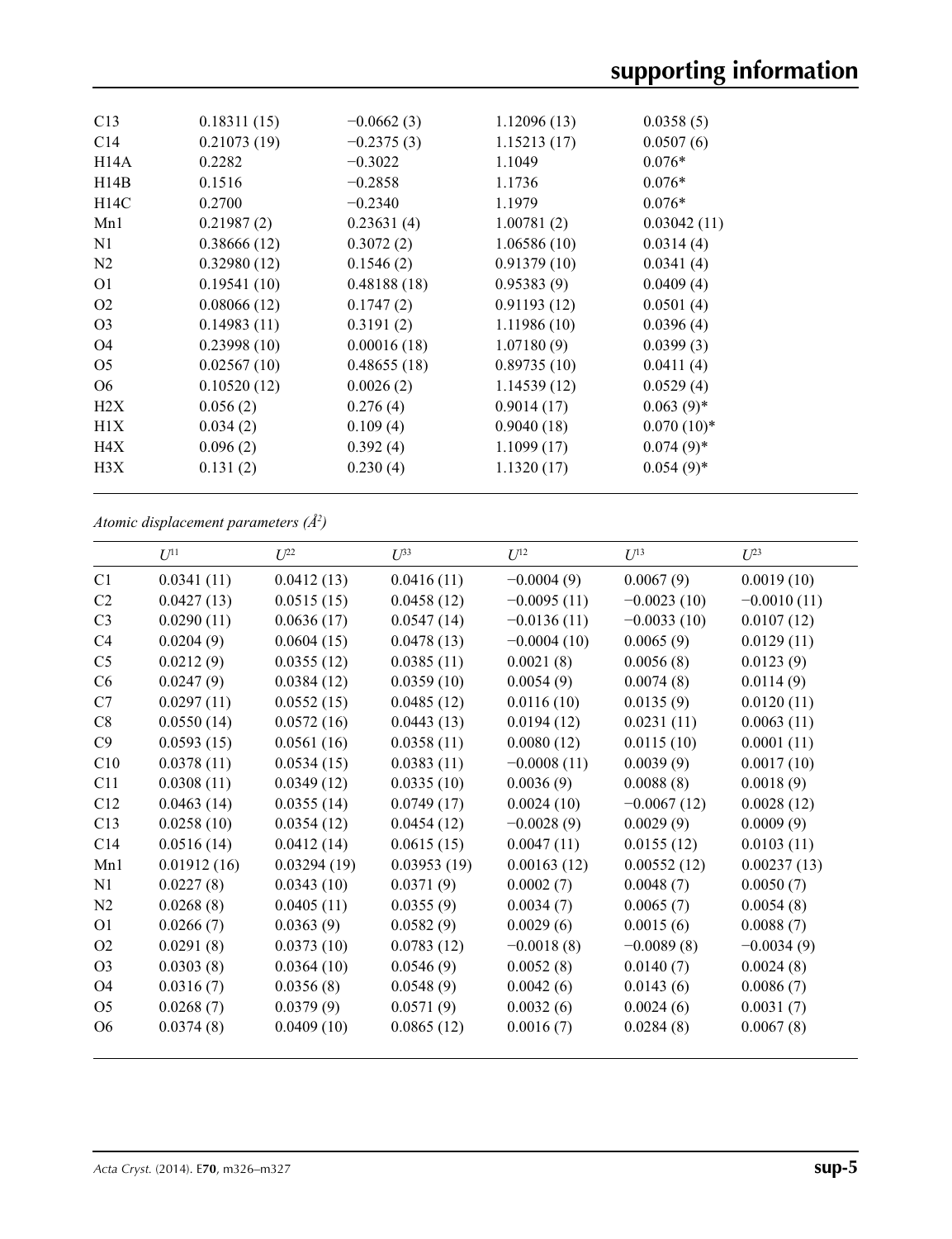*Geometric parameters (Å, º)*

| $C1 - N1$      | 1.333(3)    | $C11 - O1$         | 1.260(2)   |
|----------------|-------------|--------------------|------------|
| $C1-C2$        | 1.384(3)    | $C11 - C12$        | 1.499(3)   |
| $Cl-H1$        | 0.9300      | $C12 - H12A$       | 0.9600     |
| $C2-C3$        | 1.379(3)    | $C12 - H12B$       | 0.9600     |
| $C2-H2$        | 0.9300      | $C12 - H12C$       | 0.9600     |
| $C3-C4$        | 1.374(3)    | $C13 - 06$         | 1.257(2)   |
| $C3-H3$        | 0.9300      | $C13 - 04$         | 1.260(2)   |
| $C4 - C5$      | 1.386(3)    | $C13 - C14$        | 1.501(3)   |
| $C4 - H4$      | 0.9300      | $C14 - H14A$       | 0.9600     |
| $C5 - N1$      | 1.346(2)    | $C14 - H14B$       | 0.9600     |
| $C5-C6$        | 1.485(3)    | C14-H14C           | 0.9600     |
| $C6 - N2$      | 1.351(2)    | $Mn1 - O4$         | 2.1634(15) |
| $C6-C7$        | 1.393(3)    | $Mn1 - O1$         | 2.1736(15) |
| $C7-C8$        | 1.378(3)    | $Mn1 - O3$         | 2.1918(15) |
| $C7 - H7$      | 0.9300      | $Mn1 - 02$         | 2.2038(16) |
| $C8-C9$        | 1.376(3)    | $Mn1 - N1$         | 2.2679(15) |
| $C8 - H8$      | 0.9300      | $Mn1 - N2$         | 2.2869(16) |
| $C9 - C10$     | 1.377(3)    | $O2 - H2X$         | 0.89(3)    |
| $C9 - H9$      | 0.9300      | $O2 - H1X$         | 0.79(3)    |
| $C10 - N2$     | 1.340(3)    | $O3 - H4X$         | 0.91(3)    |
| $C10 - H10$    | 0.9300      | $O3 - H3X$         | 0.80(3)    |
| $C11 - 05$     | 1.257(2)    |                    |            |
|                |             |                    |            |
| $N1-C1-C2$     | 123.1(2)    | $O6 - C13 - O4$    | 123.9(2)   |
| $N1-C1-H1$     | 118.4       | $O6 - C13 - C14$   | 118.38(19) |
| $C2-C1-H1$     | 118.4       | $O4 - C13 - C14$   | 117.72(19) |
| $C3-C2-C1$     | 117.9(2)    | $C13 - C14 - H14A$ | 109.5      |
| $C3-C2-H2$     | 121.1       | $C13 - C14 - H14B$ | 109.5      |
| $C1-C2-H2$     | 121.1       | H14A-C14-H14B      | 109.5      |
| $C4-C3-C2$     | 119.60 (19) | C13-C14-H14C       | 109.5      |
| $C4-C3-H3$     | 120.2       | H14A-C14-H14C      | 109.5      |
| $C2-C3-H3$     | 120.2       | H14B-C14-H14C      | 109.5      |
| $C3-C4-C5$     | 119.5(2)    | $O4 - Mn1 - O1$    | 174.99(5)  |
| $C3-C4-H4$     | 120.3       | $O4 - Mn1 - O3$    | 86.57(6)   |
| $C5-C4-H4$     | 120.3       | $O1 - Mn1 - O3$    | 88.46 (6)  |
| $N1-C5-C4$     | 121.1(2)    | $O4 - Mn1 - O2$    | 97.86(7)   |
| $N1-C5-C6$     | 116.15(16)  | $O1 - Mn1 - O2$    | 83.88 (6)  |
| $C4-C5-C6$     | 122.74(18)  | $O3 - Mn1 - O2$    | 102.72(6)  |
| $N2-C6-C7$     | 120.87(19)  | $O4 - Mn1 - N1$    | 90.26(6)   |
| $N2-C6-C5$     | 115.98(16)  | $O1 - Mn1 - N1$    | 89.49(6)   |
| $C7-C6-C5$     | 123.15(18)  | $O3 - Mn1 - N1$    | 94.76(6)   |
| $C8-C7-C6$     | 119.6(2)    | $O2 - Mn1 - N1$    | 161.08(6)  |
| $C8-C7-H7$     | 120.2       | $O4 - Mn1 - N2$    | 89.74 (6)  |
| $C6-C7-H7$     | 120.2       | $O1 - Mn1 - N2$    | 94.94(6)   |
| $C9 - C8 - C7$ | 119.4(2)    | $O3 - Mn1 - N2$    | 166.23(6)  |
| $C9 - C8 - H8$ | 120.3       | $O2 - Mn1 - N2$    | 90.92(6)   |